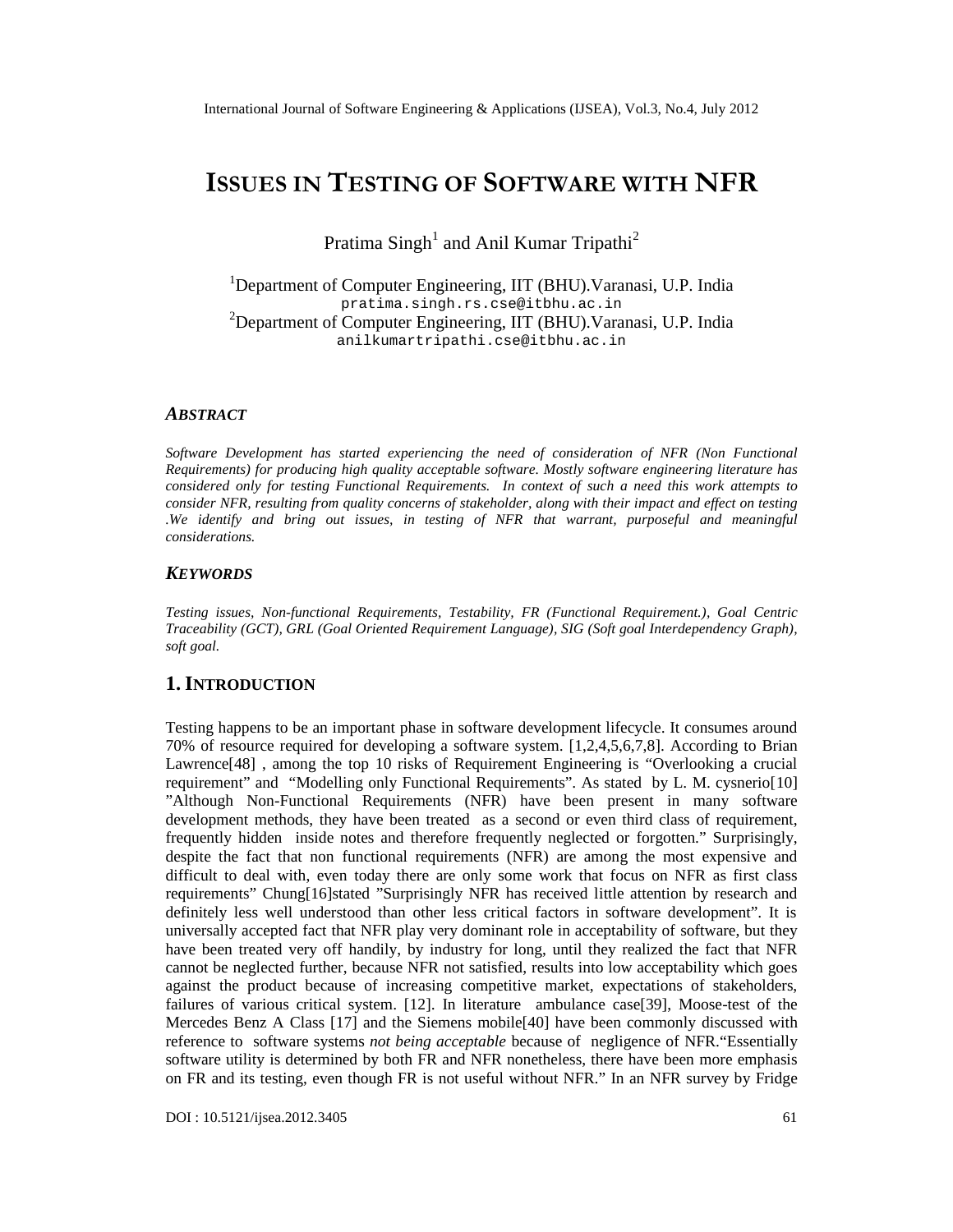and Lister [38] it is stated that "most startling and disturbing, deficiency is the shortage of measure for Specification and design methodology of any form of NFR."

These are reasons enough for Software Engineering research community to take NFR as a research theme and look into the issues, challenges and problems in handling NFR while, specification, designing, coding and testing of software systems. With such an intention this work attempts to answer some possible Research Questions:

- 1) What are the problems in handling NFR?
- 2) What are the problems in testing a software with NFR?

Based on the above said, the rest of the papers are organized, as follows:

Section 2: Issues and challenges of handling NFR in software development process. Section 3: Literature Survey: Current methods to handle NFR at various stages of development. Section 4: Issues and challenges of Software Testing with NFR. Section 5: Difference between NFR testing and FR Testing. Section6: Future Research Directions. Section 7: Conclusions and Observations. Section8: Future Research Directions.

# **2. ISSUES AND CHALLENGES OF HANDLING NFR IN SOFTWARE DEVELOPMENT.**

Non functional requirements refer to a whole list of "ileitis" such as usability, reliability and availability, apart from some others such as performance and security. [10, 12, 16, 19]. There is no universally accepted definition of NFR [12] "NFR not only introduce quality factors but also represent global constrains under which a system must operate". They are global in the sense that they arise from all parts of the system and from their interactions. [11,16]. NFR are also known as Quality Requirements [27,10] and unlike Functional Requirements that address specific problems and are therefore typically implemented through particular localized modules or components.NFR provide the justifications for design decisions and constraints showing the way in which the required functionality may be realized, for satisfying the associated quality concerns of the stakeholders.[10,11,16,14,5,50,12,].

#### *Issue No1:* **Identification of NFR.**

*Challenges*: NFR are too soft or subjective to be identified clearly. [13]. They are very casually treated as they are hidden somewhere, in the software specifications or mentioned in form of comments or some special requirements in SRS [13] .They are too "fuzzy" and as late thought even in the minds of stakeholders.

#### *Issue No2***: Handling the Diversity of NFR.**

*Challenges*: Great diversity in no and type of NFR makes it difficult to be handled by a common methodology. Various quality concerns of stakeholders have their specific associated constraints, resource requirement for their specification, designing and testing. This problem of diversity, can be seen appearing in several work [5, 44] done in an attempt to be able to clearly classify NFR on several possible basis but still having no clear-cut definition of NFR [45]

## *Issue no3:* **Interplays among NFR.**

*Challenges:* Conflicting interplays among NFR where one NFR impacts negatively or positively on other, conflicts resolution among NFR is a problem [13,3,10,14,16]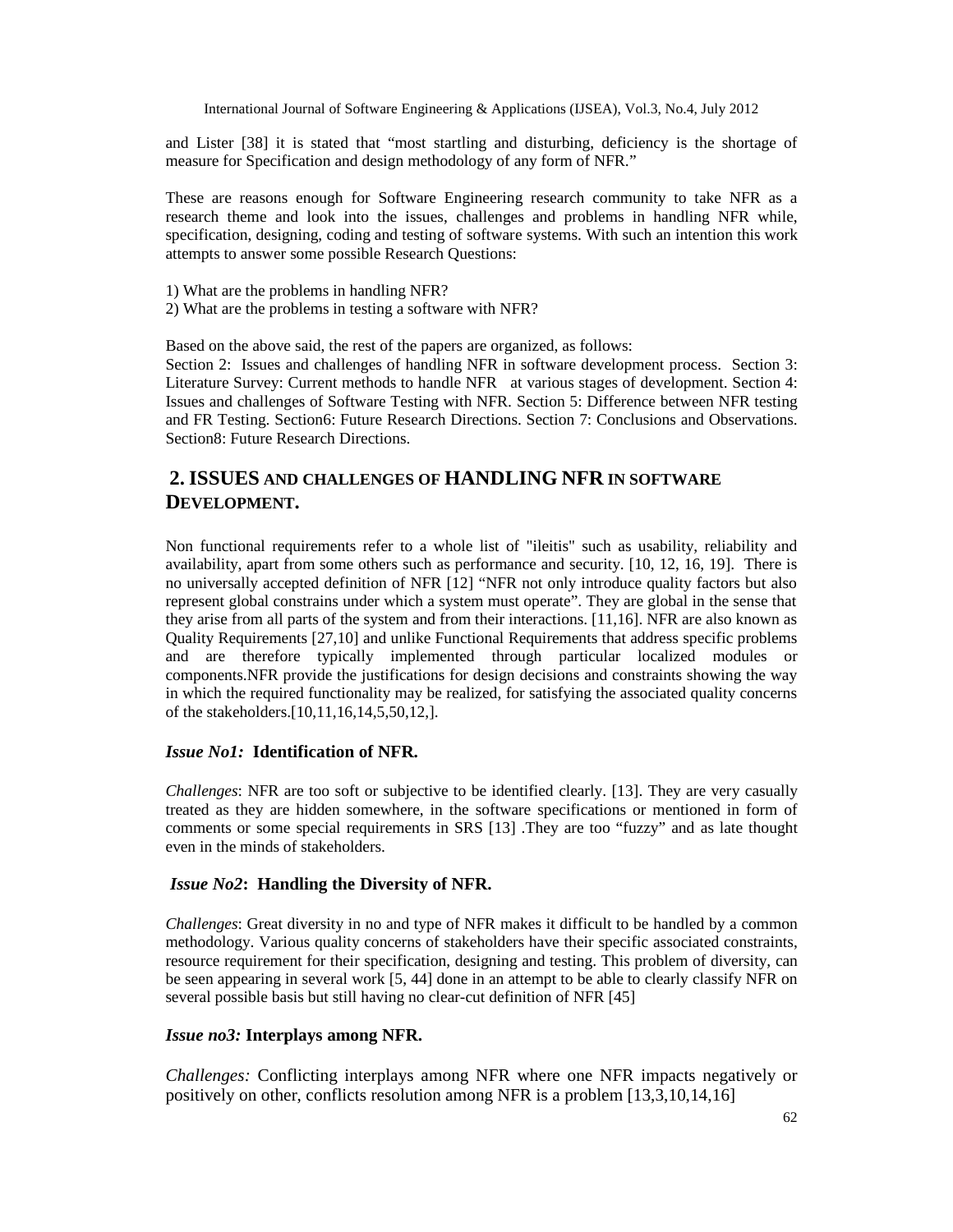## *Issue 4: NFR affecting Design decisions specifications.*

*Challenges: NFR* plays very important role in justification of a design decisions.[29] Design decisions are based on both NFR and FR , but NFR helps in justification of particular choice of design decision[52]

## *Issue 5* **Problems of scope of FR and NFR**.

Challenges: The two extreme cases of representation of Requirements, as use case or misuse cases which needs to be separately understood. Misuse case are there to represent negative cases (generally used for security based NFR) which behaves as a constraint or limiting boundary for use cases.[20,28,36]

#### **Issue 6: Ambiguous specification in software requirement specification (SRS).**

Challenge: SRS is the origin of all system related errors. Two extremes associated with specification of NFR can be Formal method specification or Natural language specification. Natural language specification is easy but inherently ambiguous, contradictory to Formal Method specification which is unambiguous but difficult to deal with because of required mathematical "proof of concept" [5].

#### **Issue 7: Traceability among NFR design, code and test cases.**

Challenge : Due to seemingly insignificant presence of NFR at the specification stage, where a FR specification dominates the scene, it is a challenge to save *NFR from Omission error* [14],and provide traceability of Non Functional Requirement to design and code level.

# **SECTION 3: LITERATURE SURVEY: CURRENT METHODS TO HANDLE NFR AT VARIOUS STAGES OF DEVELOPMENT.**

This section captures the significant work done towards handling of NFR at various stages of development. At requirement Engineering phase several Goal Oriented Approaches to handle NFR have been suggested such as i\*, framework and GRL (Goal –Oriented Requirement Language), SIG (Soft goal interdependence graph) [21, 25, 35, 34]. All these goal oriented approaches are based on identifying NFR as soft goal which needs to be satisfied (within an acceptable limit, or goals merely met) or "not satisfied" at all. NFR are refined, unless they are identified or decomposed as FR and their significance for design decision is made. Example of NFR Framework, as shown in figure 2, *security of information* is decomposed into the sub goals *integrity, availability, confidentiality* through an AND type of contribution (i.e. only if all sub goals are met the overall goal is achieved),while the goal of *system performance* is decomposed into *throughput* and *response time*. Interestingly, it is necessary to address interactions between different kinds of non-functional requirements even though the non-functional requirements were initially stated as separate requirements. Note that *cryptography* contributes negatively (show as "-") for *system performance*.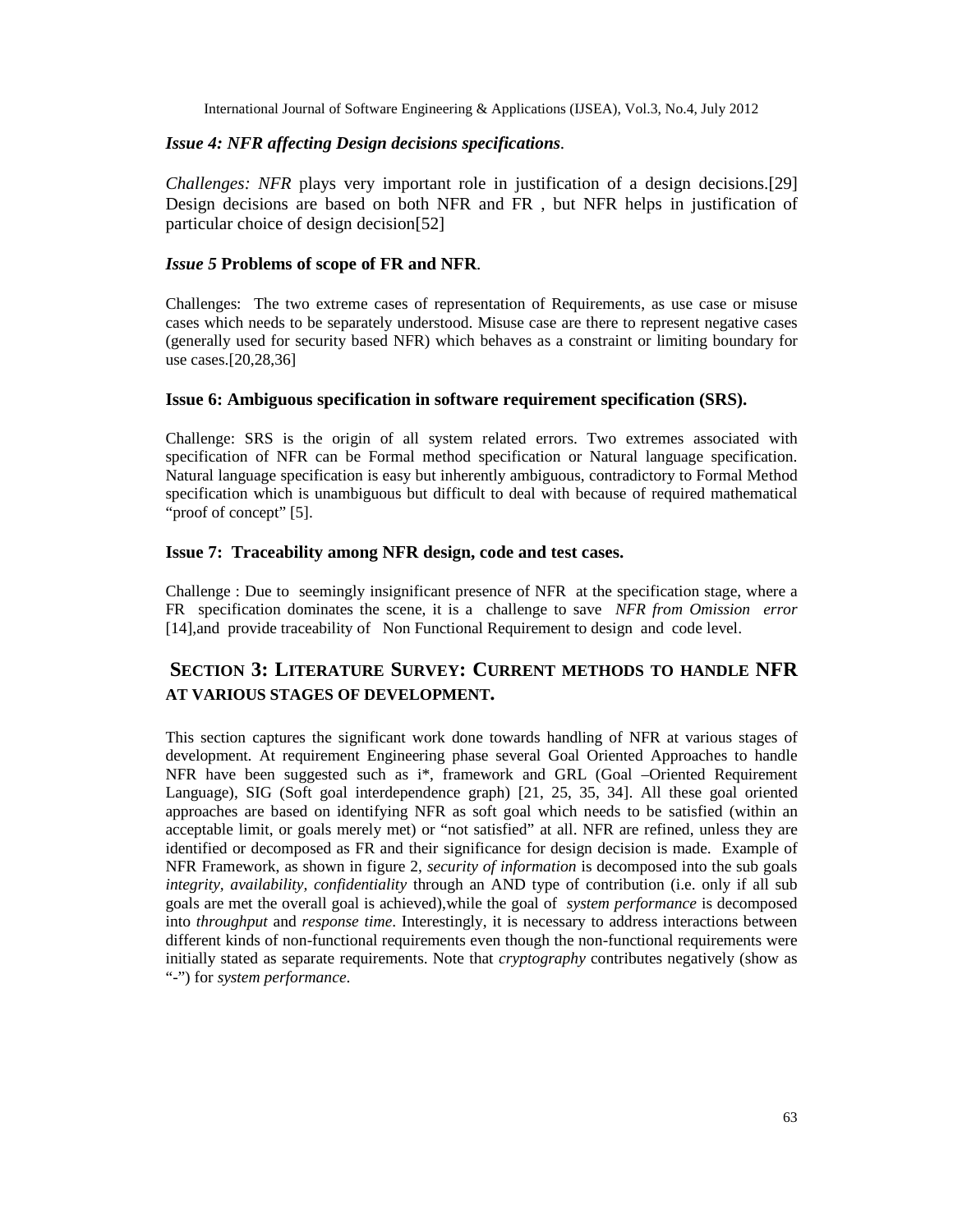

Figure 2. Decomposition of non-functional requirements using the NFR Framework

(above figure is adapted from[ 45 ])

The significant efforts in handling NFR in literature have been tabulated below: Table1

| 1) Significant attempts to handle<br><b>NFR</b> | NFR framework[10,11,12,14,16]                                                                                                                         |
|-------------------------------------------------|-------------------------------------------------------------------------------------------------------------------------------------------------------|
| Salient Features of this attempt                | Refining goal to sub goal till it is an<br>operationalized goal                                                                                       |
| Advantage                                       | Makes relationship between NFR & intended<br>decisions explicit, as one design decision<br>impacts multiple NFR positively or negatively.             |
| Main issues attempted to catered to             | issue no 1,2,3                                                                                                                                        |
| 2 Significant attempts to handle NFR            | FRML(Formal Requirement Modelling<br>Language)[26]                                                                                                    |
| Salient Features of this attempt                | Semi formal specification method bridging the<br>gap between two extremes of specification by<br>formal method and natural language<br>specification. |
| Advantage                                       | Takes advantage of Formal specification using<br>temporal logic & ease of a modelling language                                                        |
| Main issues attempted to catered to             | Issue No:6                                                                                                                                            |
| 3) Significant attempts to handle NFR           | OORNF tool[11,15]                                                                                                                                     |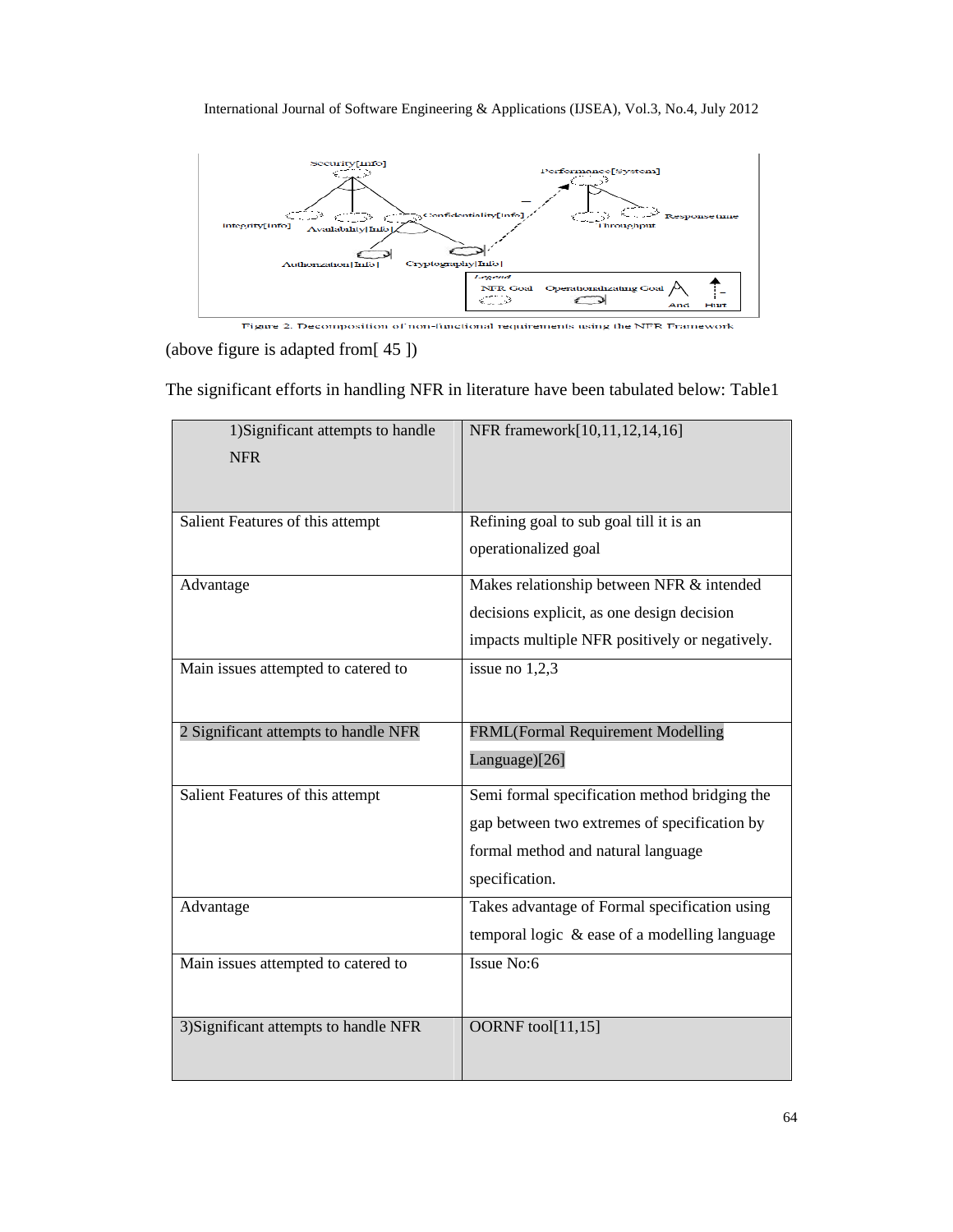| Salient Features of this attempt     | Separate view of FR & NFR integrated by a                                                                                                                                |
|--------------------------------------|--------------------------------------------------------------------------------------------------------------------------------------------------------------------------|
|                                      | LEL(Language Extended Lexicon).                                                                                                                                          |
| Advantage                            | Smooth integration of FR and NFR makes both<br>vertical traceability (among requirement design<br>and code) and horizontal traceability (between<br>FR to NFR) to happen |
| Main issues attempted to catered to  | Issue No:7                                                                                                                                                               |
| 4) Significant attempt to handle NFR | PREM(performance requirement evaluation<br>model)[14,29]                                                                                                                 |
| Salient Features of this attempt     | Agile approach to address the specification and<br>testing of performance which is an important<br>type of NFR                                                           |
| Advantage                            | To identify and specify performance requirement<br>incrementally                                                                                                         |
| Main issues attempted to catered to  | Issue2: Focused attention on one of the diverse<br>NFR.                                                                                                                  |
| 5) Significant attempts for NFR      | Misuse case, Abuse case or UMLsec[28,36]                                                                                                                                 |
| Salient Features of this attempt     | Misuse case is the inverse of use cases and<br>describe functions that system should not allow                                                                           |
| Advantage                            | More use full in analyzing Security threats                                                                                                                              |
| Main issues attempted to catered to  | Issue1,3,5                                                                                                                                                               |
| 6) Significant attempts for NFR      | GDUC(Goal driven use case) ref[14]                                                                                                                                       |
| Salient Features of this attempt     | Deriving use case with goal                                                                                                                                              |

| International Journal of Software Engineering & Applications (IJSEA), Vol.3, No.4, July 2012 |  |  |  |
|----------------------------------------------------------------------------------------------|--|--|--|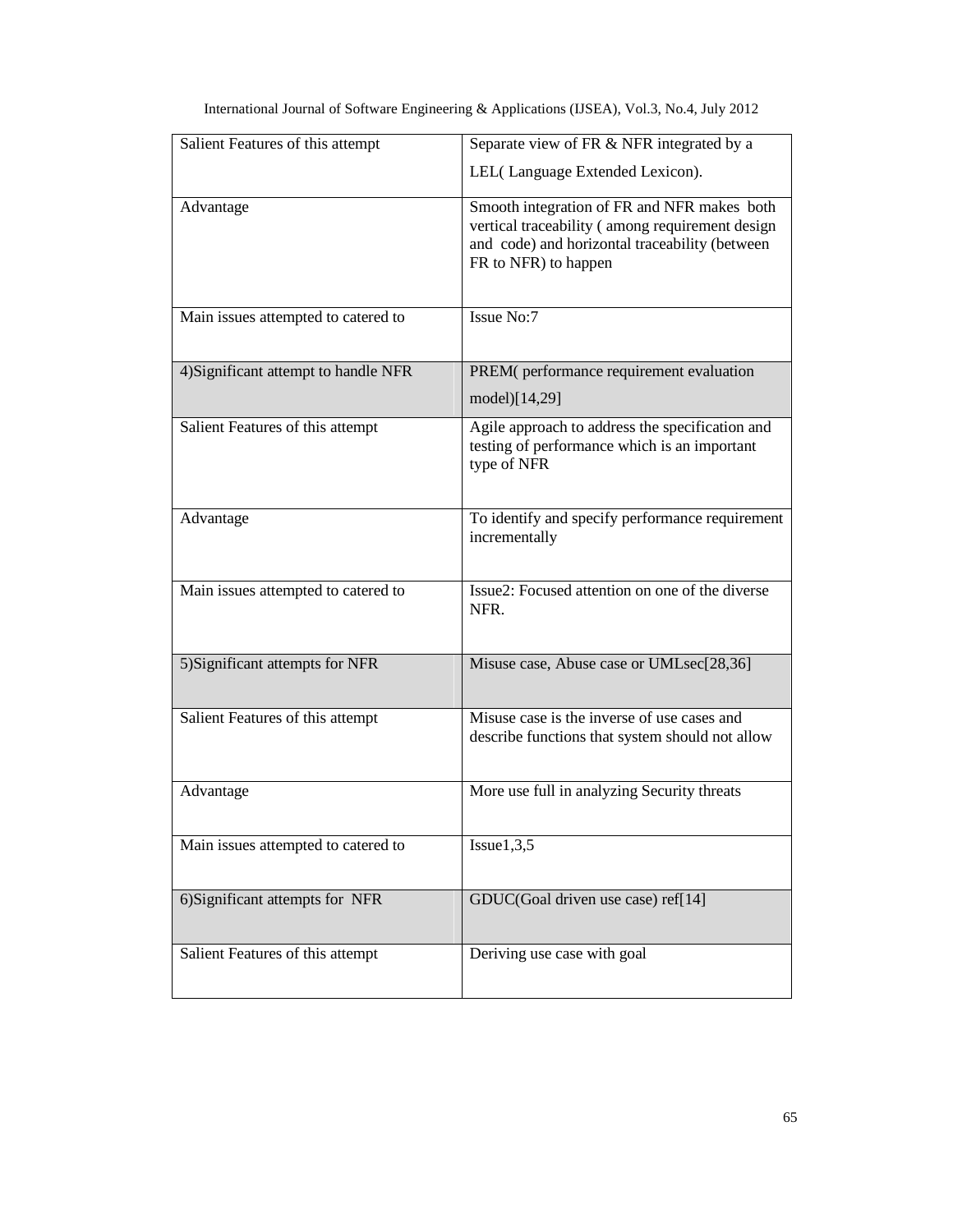| Advantage                             | Each use case is viewed as a process associated                                                      |
|---------------------------------------|------------------------------------------------------------------------------------------------------|
|                                       | with a goal that it must achieve, optimize or                                                        |
|                                       | maintain.                                                                                            |
| Main issues attempted to catered to   | Issue $1,2,3$                                                                                        |
|                                       |                                                                                                      |
| 7) Significant attempts for NFR       | GCT(Goal Centric Traceability)[21,34]                                                                |
|                                       |                                                                                                      |
| Salient Features of this attempt      | QAM(quality assessment Methods) is the basis<br>of this model                                        |
|                                       |                                                                                                      |
| Advantage                             | Traceability of NFR to design decision is                                                            |
|                                       | justified.                                                                                           |
|                                       |                                                                                                      |
| Main issues attempted to catered to   | Issue $1,3$                                                                                          |
|                                       |                                                                                                      |
| 8) Significant attempts to handle NFR | i* (having its extension as                                                                          |
|                                       | TROPOS, URN)[18,37]                                                                                  |
| Salient Features of this attempt      | It is an agent oriented approach in which actors                                                     |
|                                       | are depicted as agents with intentional properties<br>representing their belief, goal, abilities and |
|                                       | negotiations                                                                                         |
|                                       |                                                                                                      |
| Advantage                             | Focuses directly on modelling NFR and soft<br>goal It is a strategic dependency model,               |
|                                       |                                                                                                      |
| Main issues attempted to catered to   | Issue design decisions.                                                                              |
|                                       |                                                                                                      |
| 9) Significant attempts to handle     | KAOS[14]                                                                                             |
| <b>NFR</b>                            |                                                                                                      |
|                                       |                                                                                                      |
| Salient Features of this attempt      | Uses Formal methods (acyclic graph)to<br>represent both rational & satisfaction                      |
|                                       | relationship                                                                                         |
|                                       |                                                                                                      |
|                                       |                                                                                                      |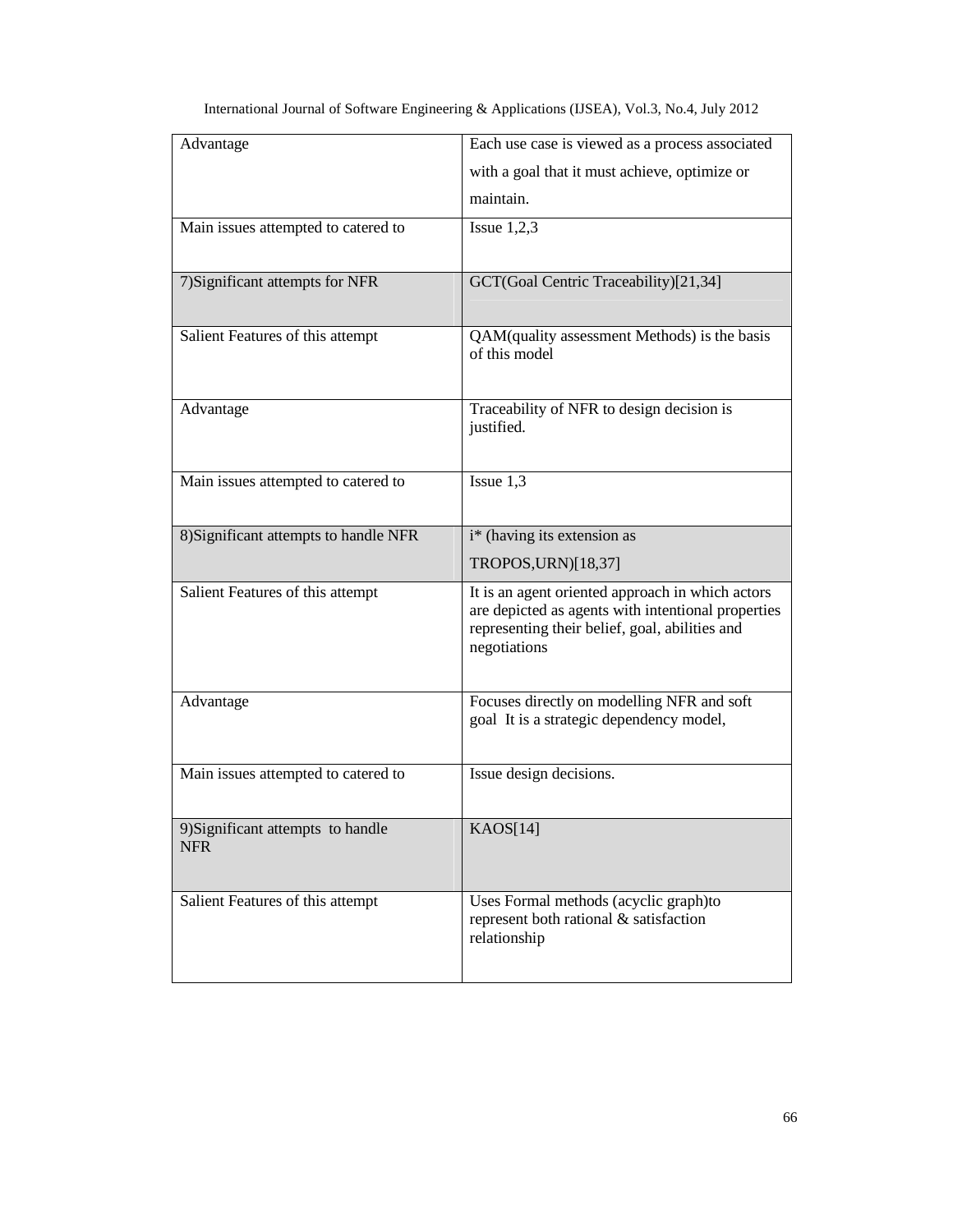| Advantage                              | KAOS relies on meta-models to provide a self<br>descriptive and extensible modelling framework.<br>This gives it the advantage of Model based<br>analysis. |
|----------------------------------------|------------------------------------------------------------------------------------------------------------------------------------------------------------|
| Main issues attempted to catered to    | Resolves Issues No:1                                                                                                                                       |
| 10) Significant attempts to handle NFR | FDAF(Formal Design Analysis Framework),                                                                                                                    |
|                                        | similar effort of formalizing requirement is                                                                                                               |
|                                        | (TLA+) extended temporal logic.                                                                                                                            |
|                                        | [14]                                                                                                                                                       |
| Salient Features of this attempt       | It assists the user in selecting formal methods<br>and translates an extended semi formal UML<br>design into formal notations.                             |
| Advantage                              | It exploits the benefit of formal method<br>representation                                                                                                 |
| Main issues attempted to catered to    | Issue No 6                                                                                                                                                 |
| 11) Significant attempts to handle NFR | "Constraint and object oriented programming<br>styles.[14]                                                                                                 |
| Salient Features of this attempt       | Usage of exception handling mechanism                                                                                                                      |
| Advantage                              | Exceptional handling is the mechanism to<br>identify constrains in these methods                                                                           |
| Main issues attempted to catered to    | Issue no1,                                                                                                                                                 |
| 12) Significant attempts to handle NFR | FRIDA Model (From Requirements to Design                                                                                                                   |
|                                        | using Aspects)[14]                                                                                                                                         |
| Salient Features of this attempt       | a)FRIDA determines a way to elicit and model                                                                                                               |
|                                        | FR and NFR separately.                                                                                                                                     |
|                                        | B) It uses conflicts matrix to resolve conflicts                                                                                                           |
|                                        |                                                                                                                                                            |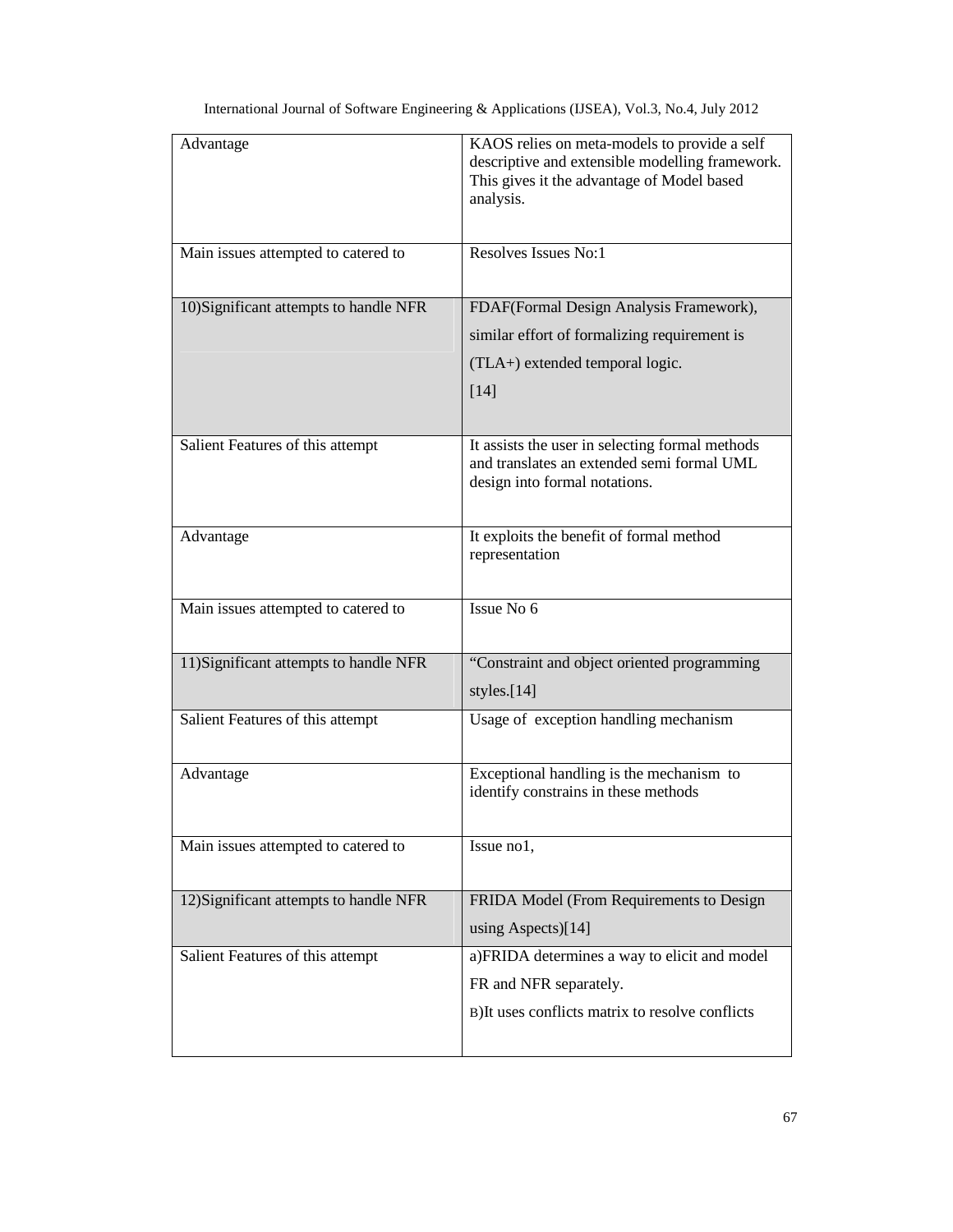| Advantage                              | Used to accommodate view point of variant                                                                                                                                                                                                           |
|----------------------------------------|-----------------------------------------------------------------------------------------------------------------------------------------------------------------------------------------------------------------------------------------------------|
|                                        | stakeholders using AOP(Aspect oriented                                                                                                                                                                                                              |
|                                        | Programming.)                                                                                                                                                                                                                                       |
| Main issues attempted to catered to    | Issues 3,2                                                                                                                                                                                                                                          |
|                                        |                                                                                                                                                                                                                                                     |
| 13) Significant attempts to handle NFR | $R++$ is an extension of $c++$ , similar effort is                                                                                                                                                                                                  |
|                                        | ILOG Jrules in java.[1,3]                                                                                                                                                                                                                           |
| Salient Features of this attempt       | Is a combination of Rule based and object-<br>oriented based development methodology                                                                                                                                                                |
| Advantage                              | Takes the advantage of Rule based techniques                                                                                                                                                                                                        |
| Main issues attempted to catered to    | Issue <sub>6</sub>                                                                                                                                                                                                                                  |
| 14) Significant attempts to handle NFR | B Method [14]                                                                                                                                                                                                                                       |
| Salient Features of this attempt       | Full formal method which uses set theory<br>notations to specify, design & implement<br>software Systems                                                                                                                                            |
| Advantage                              | Refinement process transforms abstract non-<br>deterministic specification into concrete<br>deterministic system. Key merit of such<br>refinement mechanism is the ability to preserve<br>already proven system property in higher level<br>models. |
| Main issues attempted to catered to    | Issue $1,2,3$                                                                                                                                                                                                                                       |
| 15) Significant attempts to handle NFR | Testing of NFR is in embryonic stage[ref 54]                                                                                                                                                                                                        |
|                                        | limited to only debugging distributed real time                                                                                                                                                                                                     |
|                                        | system.                                                                                                                                                                                                                                             |
| Salient Features of this attempt       | Limited to only replay $&$ visualization of<br>Computations                                                                                                                                                                                         |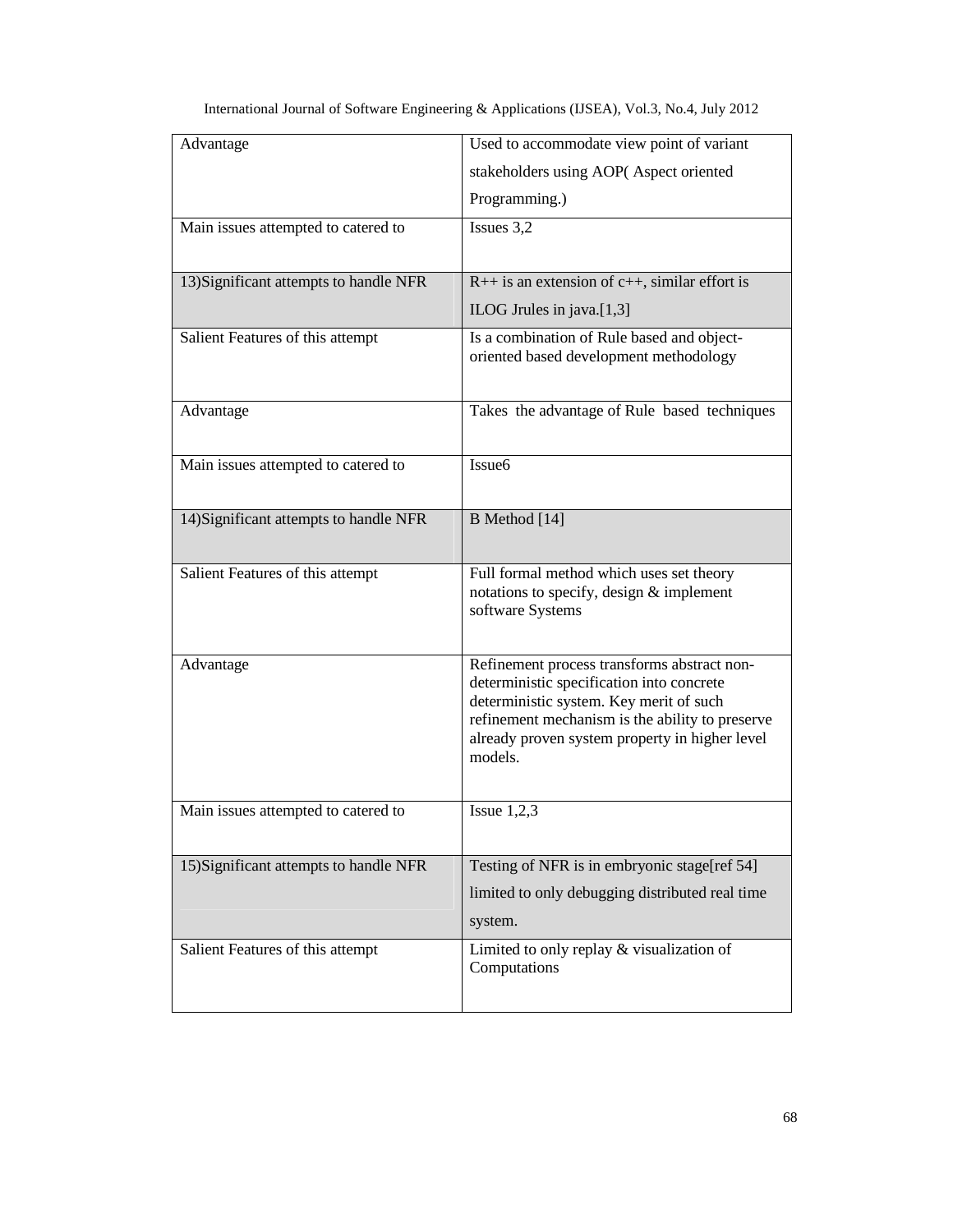| Advantage                              | Simple visualization by usage of probes provide<br>effective means of identifying computational<br>bottleNECK                                  |
|----------------------------------------|------------------------------------------------------------------------------------------------------------------------------------------------|
| Main issues attempted to catered to    | Issue 5                                                                                                                                        |
| 16) Significant attempts to handle NFR | Cosmic FP[23,24]                                                                                                                               |
| Salient Features of this attempt       | Extending COCOMO model for cost evaluation<br>due to NFR                                                                                       |
| Advantage                              | One of the least significant attempts to evaluate<br>cost due to NFR.                                                                          |
| Main issues attempted to catered to    | Issue 4                                                                                                                                        |
| 17) Significant attempts to handle NFR | POMSA(Process Oriented Metrics for software<br>architecture adaptability)[51]                                                                  |
| Salient Features of this attempt       | Trace back the reason for taking design decision                                                                                               |
| Advantage                              | Gives justification for taking certain design<br>decisions                                                                                     |
| Main issues attempted to catered to    | Issue 4                                                                                                                                        |
| 18) Significant attempts to handle NFR | TRAGOSOMA(Traceability driven Goal<br>Solution Mapping.)[47]                                                                                   |
| Salient Features of this attempt       | It uses goal oriented method to guide the design<br>activity, support conflict resolution, decision<br>making and classification of solutions. |
| Advantage                              | a) Gives justification of how NFR affect<br>architectural decisions b)Tracing of requirement<br>specification to design                        |
| Main issues attempted to catered to    | Issue $1,2,3,4$                                                                                                                                |
| 19) Significant attempts to handle NFR | <b>ZCL</b>                                                                                                                                     |

| International Journal of Software Engineering & Applications (IJSEA), Vol.3, No.4, July 2012 |  |  |  |
|----------------------------------------------------------------------------------------------|--|--|--|
|                                                                                              |  |  |  |
|                                                                                              |  |  |  |
|                                                                                              |  |  |  |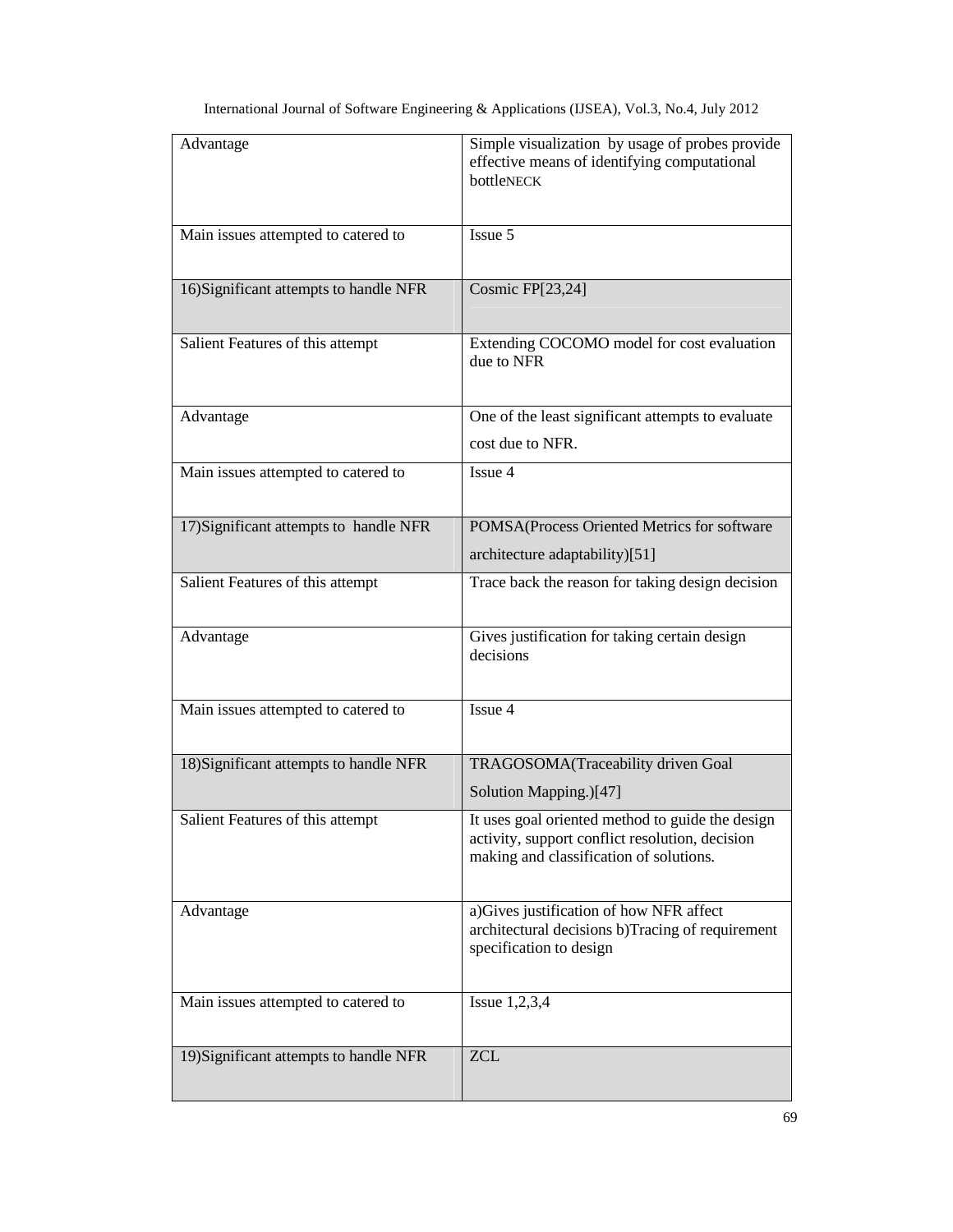| Salient Features of this attempt    | First Order Temporal logic are utilized to deal<br>with idea of including NFR in software design<br>through architecture |
|-------------------------------------|--------------------------------------------------------------------------------------------------------------------------|
| Advantage                           | Usage of formal method for an existing<br>configuration model CL framework.                                              |
| Main issues attempted to catered to | Issue 6                                                                                                                  |

## **Section 5: Prevalent Testing issues in light of NFR.**

Testing cannot be thought about suddenly, in a day $[41,42]$  in the last phase of release when there is highest pressure for the release, of the product. It has to start right from the first phase of development. Therefore specify for testability, design for testability and code for testability should be done so that, we get good quality and testable product, at the end when then pressure of delivery is prioritized over that of quality of delivered product [7, 2]

## **Issue1: Specify for testability of NFR.**

Challenges: Testability refers to "the degree to which a system or a component facilitates the establishment of test criteria and the performance of tests to determine whether those criteria have been met.[32,33]. NFR in SRS poses enormous challenges. specification in natural language is inconsistent. This becomes more prevalent in case of NFR which are too "soft", abstract or fuzzy even in the minds of stakeholders. Formal method specification holds the key to unambiguous specification but it has its own limitation of being difficult to be usable by all different types of stakeholders. No doubt it increases the challenges of Requirement Engineers, Architects, Designers and coder community ,but this effort is worth it as one of the seven Testing Principles emphasizes on" Early Testing"[4,8] i.e." stitch in time saves nine" This issue has been addressed well for FR but remains to be studied in case of NFR.

## **Issues 2: NFRs role in decision making at design level.**

NFR affects various decisions made while choosing various design options. NFR justify the reasons behind the choice of a particular architecture. [3] which is of great importance when there is conflicting requirement. [29]

## **Issue 3: Code for testability of NFR.**

It can intuitively be improved if the stake holders concerns which are cross cutting across various modules can be coded separately as "concerns". And related test aspects for these concerns can be written to test these "aspects" or "viewpoint" as and when required at these "join points" and "point cut" [5, 30, and 31]

## **Issue4: Cost and Effort Estimation of Testing of NFR:**

There has been very few models contributing towards the cost and effort estimation of different development models such as COCOMO Model, FP model or LOC(lines of code) based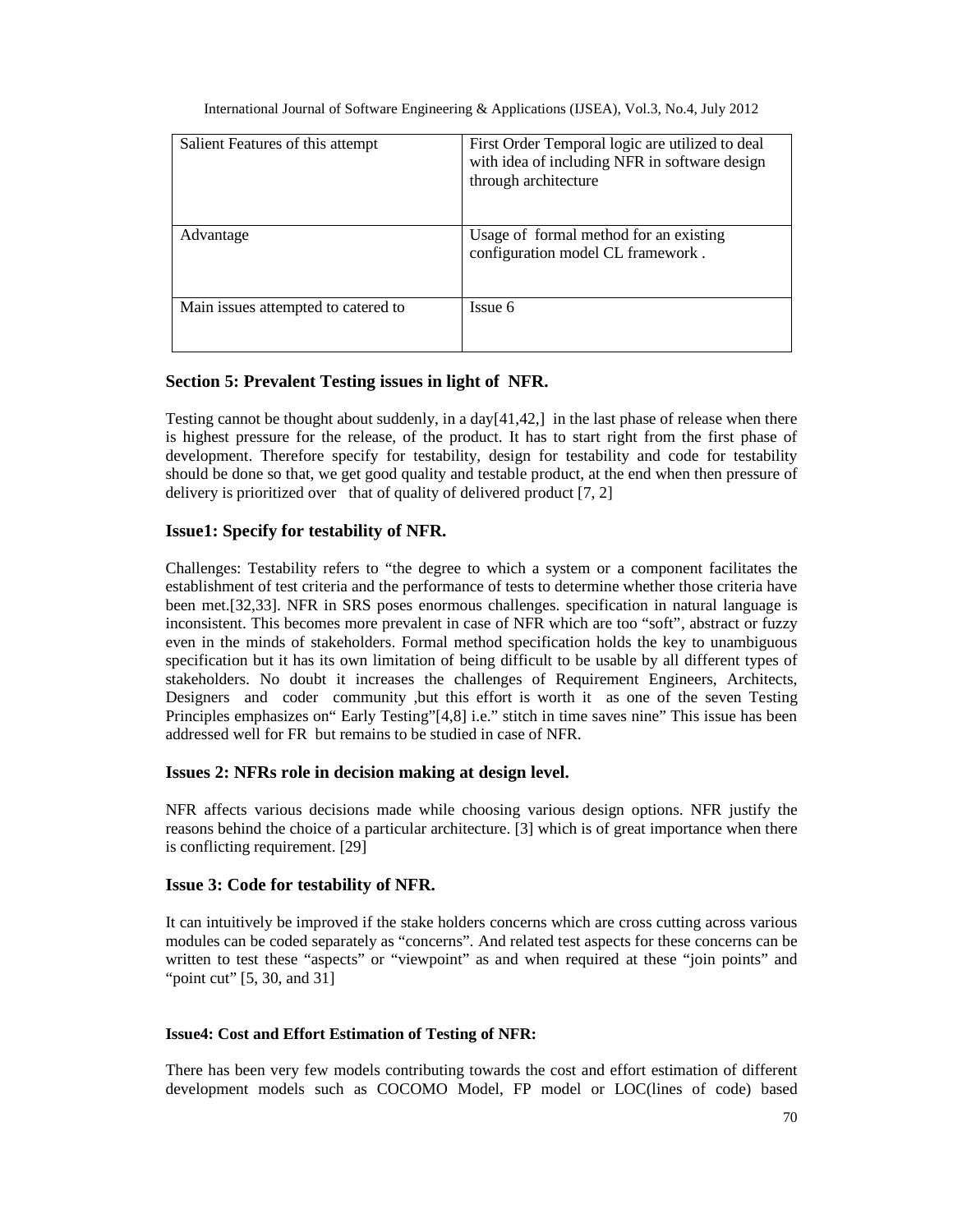models.[9] There seems no model known specially for estimating the cost of testing a software . [45]. No doubt cost of testing an NFR is very high due to need of testing various permutations and combinations of configurations required for acceptance of product, then there is need of dynamic test environment, or test scenarios or no. of test scripts for NFR testing.

## **Issue 5: Testing of Mission Critical Systems**.

Testing of , real time mission critical system is difficult, due to need to generate near "life life environment". It is very difficult to create details regarding customers hardware setup, deployment information and test data .Due to confidentiality

Issue involved with mission critical system, type of data used may vary far from the actual type needed by the customers. Test data is built based on sample data collected by testers or is collected from similar or related products. MBT( (model based testing) may be explored for testing of NFR[49,50], because intuitively modelling Non Functional Requirement may yield test data very close to actual data, especially where mission critical systems have strict "entry criteria" and "exit criteria".

## **Issue 7 Deciding the stopping criteria. [9,8]**

Deciding the test coverage criteria [23], i.e. How much testing is enough is dominant testing issue, This becomes more dominant in case of NFR because of its nonlinear availability across various modules. The penetration of these concerns across various modules makes it difficult to decide as to how much testing is sufficient, or what are the test coverage criteria for NFR. Clear cut establishment of Entry and Exit criteria followed by its execution can give a basis for deciding the stopping criteria for NFR testing.

## **Issue 8 Generation and Execution of Efficient test Suite:**

In NFR, testing needs reusability of test suites because of need to test, variant configuration, or environment in which acceptance testing may take place because of variety of customers environment, configuration possible at customers end.[2] One often needs to change the testscript to check the variety of test scenario generated. Test Suite is a collection of Test cases. It should be an optimized collection, of new and old reusable test cases. NFR like maintainability and reusability heavily depend on optimization of existing or new test cases. Generically speaking all the issues in testing boils down to generation, execution, optimization and evaluation of test cases in the test suite. These problems get aggravated with NFR testing, which holds its own share of problem

## **Issue 9 Test Oracle Generation**:

what should be the basis of evaluation of test result is an issue of software testing as a whole. Usually SRS (as the contract document), or existing similar software forms the test oracle.NFR testing is a part of system testing which is done against SRS. Due to vague and ambiguous specification of NFR, SRS becomes weak oracle for NFR testing.

## **Issue 10 Testing Metrics:**

There has been very little success in development of any model on Test metric for NFR, as opposite to various development metric available in testing of FR.[9,41,and 42] . Basic elements of product and project metrics are difficult to identify, for NFR due to its complex nature , where there is need of high volume of sample data for analysis. NFR testing results in huge collection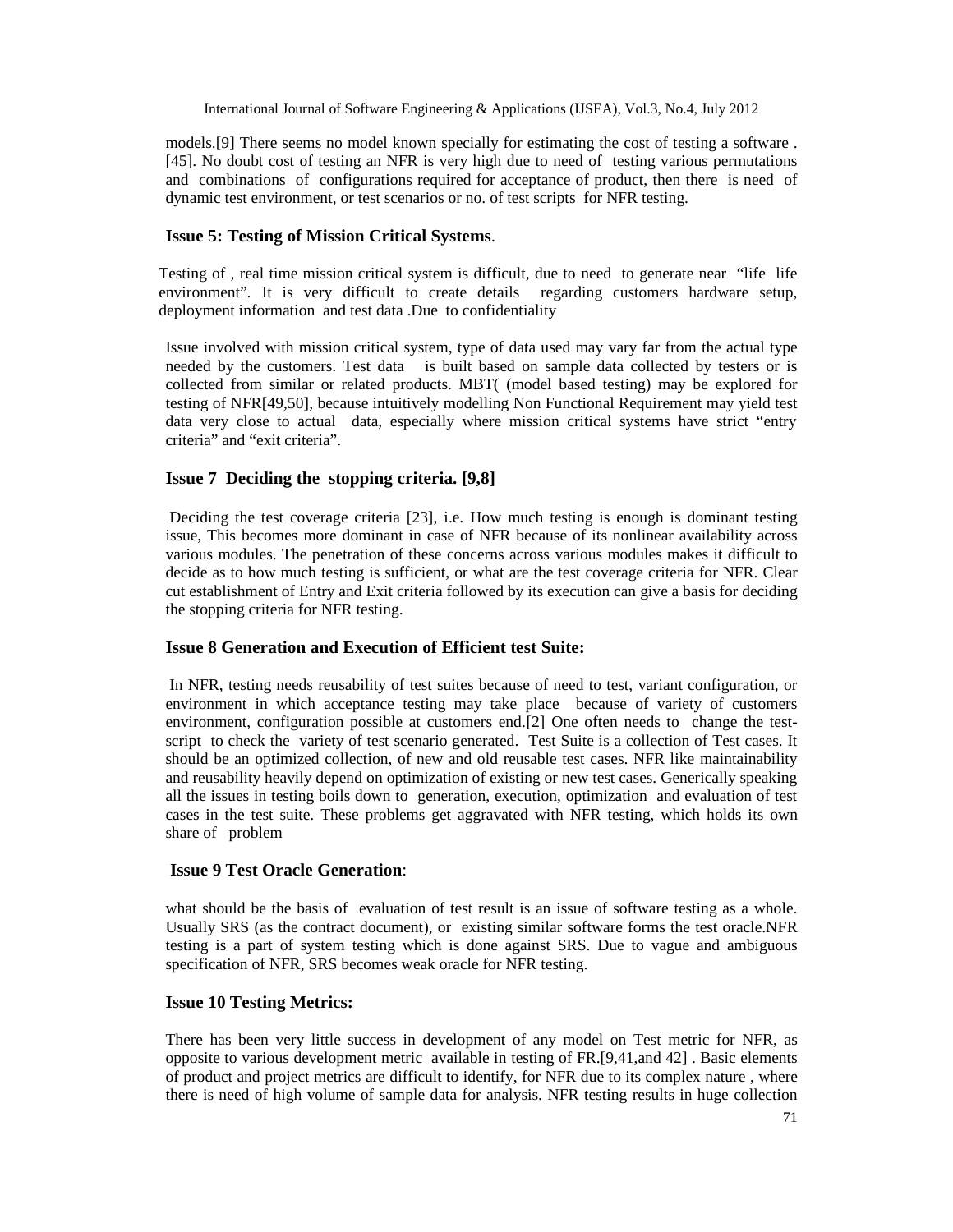and analysis of data[2]. It needs expertise knowledge of product, domain, design and statistical skills. There are various commonly existing testing metrics for FR. like, defect find rate, defect fix rate, defect cause distribution, defect classification trend etc.

## 11) **Test Automation:**

How much automation is possible? for what all testing activity is a concern of testers. Various NFR such as performance testing, security testing, stress, load and GUI testing lending themselves easily to automation process, where there is need to analyze large volume of data or exponential combinations of configuration or environment needed to be tested for acceptance of a product.[6,8] Creating test cases, test environment, or test data to simulate actual load or stress condition is good scenario for automation. Thus "automation" is a fertile area for NFR Testing because of inherent problems/ limitations / issues raised by NFR testing which are very nicely handled by Automation. There are several successful automation tools available commercially, for NFRs like stress , load ,GUI or performance testing like load runner win runner , Rational Robo, QTP, Test Control etc. There is plethora of tools available for testing of different types of NFR.

| Sl.No. | FR Testing                                    | <b>NFR</b> Testing                      |
|--------|-----------------------------------------------|-----------------------------------------|
| 1)     | Testing of FR is Testing of Functionality     | Testing of NFR is testing of            |
|        |                                               | those<br>constrains<br>over             |
|        |                                               | Functionality.                          |
|        | FR Testing states "what" the system must      | <b>NFR</b><br>constrain<br>"how"<br>the |
|        | do                                            | system must accomplish<br>the           |
|        |                                               | "what".[5,14].                          |
| 2)     | Testing of FR involves product features $\&$  | Testing of NFR involves quality         |
|        | functionality.                                | factor                                  |
| 3)     | Testing is done through simple steps          | Testing yields huge data set            |
|        | written to check expected results.            | collected and analyzed.                 |
| 4)     | Testing focuses on defect detection           | Testing focuses on qualification        |
|        |                                               | of results.                             |
| 5)     | Testing requires knowledge of product and     | Testing requires knowledge and          |
|        | domain                                        | experience of product, domain,          |
|        |                                               | design, architecture<br>and             |
|        |                                               | statistical skills.                     |
| 6)     | Failure is normally due to code               | Failure is normally due to code,        |
|        |                                               | design and architecture.                |
| 7)     | Testing<br>phase involves<br>usually<br>unit, | Testing phase involves usually          |

**Section 6: Testing of FR vs. NFR. [5, 2]: Table2**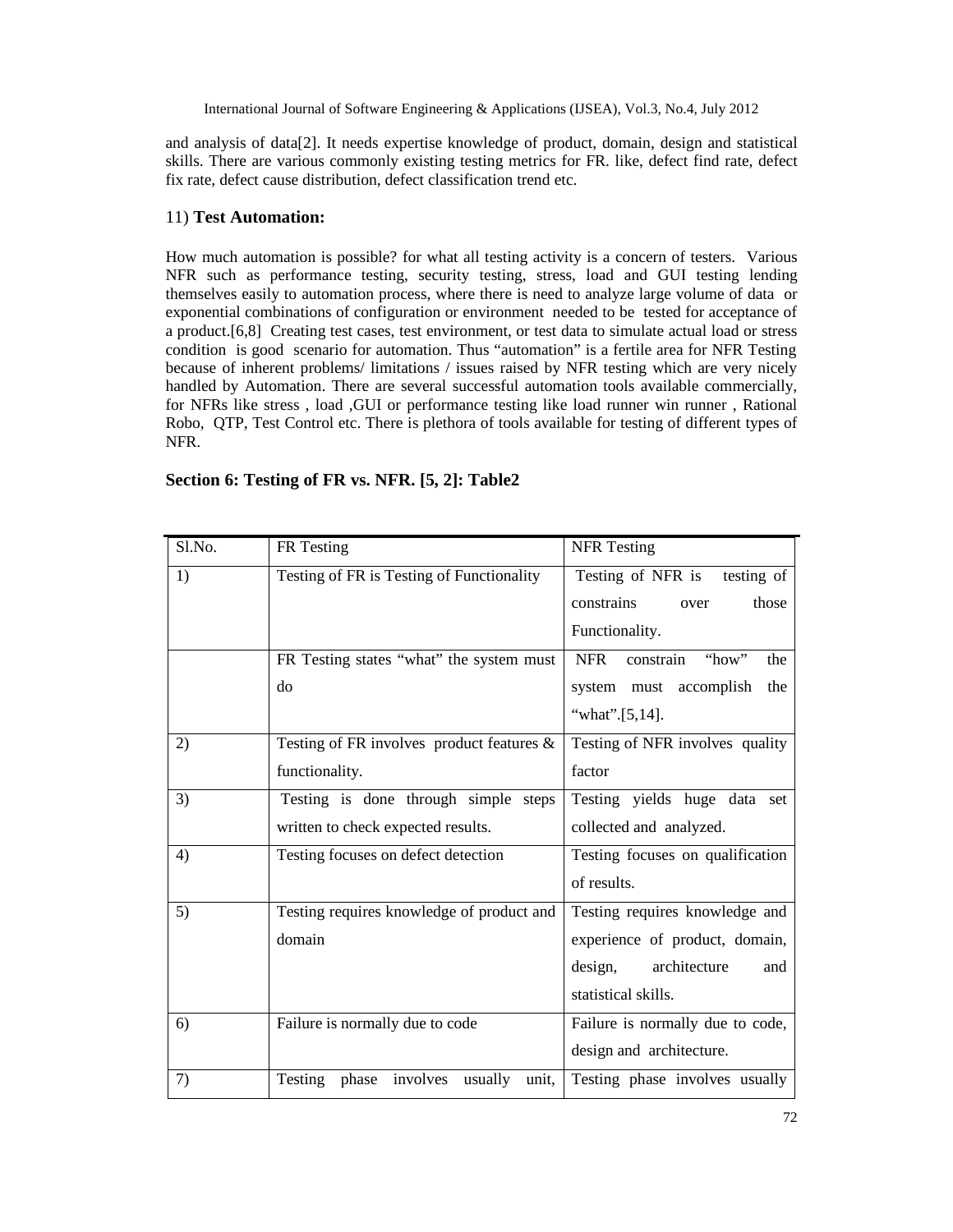|     | component and integration level.            | system level testing.                |
|-----|---------------------------------------------|--------------------------------------|
| 8)  | Testing of FR is easy because of its well   | NFR testing is difficult due to      |
|     | defined goal.                               | its inability to operationalize the  |
|     |                                             | soft goals into concrete testable    |
|     |                                             | objective.                           |
| 9)  | Result of testing varies due to product     | Result of NFR testing varies due     |
|     | implementation                              | implementation,<br>product<br>to     |
|     |                                             | resources and configurations.        |
| 10) | FR Testing talks about clear pass or fail   | NFR requires test results be         |
|     | criteria                                    | documented in Qualitative as         |
|     |                                             | well as quantitative form ie apart   |
|     |                                             | from verifying pass or fail the      |
|     |                                             | effort<br>required<br>in<br>test     |
|     |                                             | execution[2]                         |
| 11  | Testing of FR requires one time setup for a | Testing of<br><b>NFR</b><br>requires |
|     | set of test cases                           | configuration changes for each       |
|     |                                             | test case.                           |

International Journal of Software Engineering & Applications (IJSEA), Vol.3, No.4, July 2012

## **Section 8: Conclusion and Observations:**

Testing Techniques have evolved through various phases, starting from not being separable from Debugging to Current phase of preventing faults in requirement, design and implementations. [43]. Testing of NFR has traditionally been done informally using Ad hoc Approaches. [4, 6].There have been multiple reasons for this. Handling NFR is inherently difficult due to its soft, subjective and subtle nature, and all the more due to great diversity, giving rise to conflicting requirements. Informal treatment of NFR, leads to non traceability of NFR from requirement through design, coding and testing phase leading to low testability. Testing of NFR imposes its own set of challenges against FR. Currently, various approaches to handle the issues of NFR specification to testing is centred around "Goal oriented approaches" [10, 11, 12, 13, 14, 1516, 17, 19, 21]

## **Section 9: Future Research Direction:**

The subsequent research directions for future exploration are:

1) Testing of NFR can be made more effective if NFR can be specified, designed and coded for high testability. Requirement engineering has handled the specification of Functional Requirements very clearly and measurably [5], may be because of clear-cut identification and specification of FR in SRS, so their design and testing does have numerous measures and metrics for their evaluation. There are various well defined metrics for FR at design level, such as: No. of Modules, Interfaces, Level of Cohesion and Coupling or KLOC. The same does not hold good for NFR testing. one of the possible future directions can be working out testability measures for NFR particularly.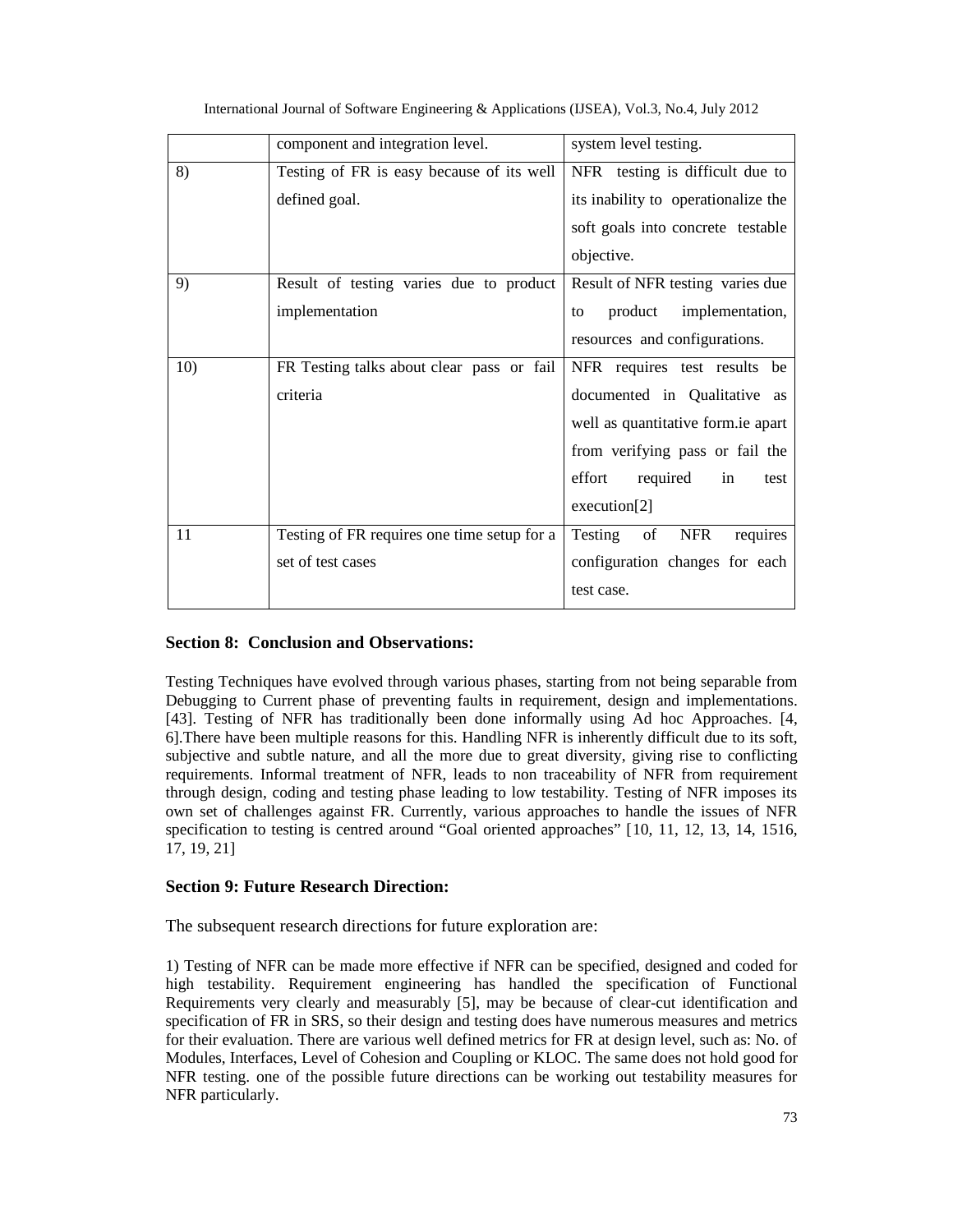2)NFR results from quality concerns of stakeholders. Aspects (in AOP) deal with crosscutting concerns and hence Aspects can be purposefully used not only for designing software with NFR but also for their testing. Similarly test aspects can be written for testing software with respect to an NFR.

3) MBT can be purposefully used for NFR Testing. A possible approach for this purpose can be worked out. As realized, after survey, NFR can be handled more concretely by MBT because, it models the real life situations yielding concrete test cases from abstract formal models. [49, 50]

## **REFERENCES**

- [1] Pressman, R. S. (2005). Software Engineering: A Practitioner's Approach (6th ed.). New York:- McGraw-Hill Publication.
- [2] Srinivasan Desikan,Gopalaswamy Ramesh ,Software Testing :Principles and Practices, Pearson,2006
- [3] Len Bass,Paul Clements ,Software Architecture in Practice,2nd edition,2003 Pearson
- [4] Rex Black, Foundations of software testing2008, cengage learning press,
- [5] Sommerville, I. Software Engineering. Low Price Edition.
- [6] Pankaj Jalote: Practical approach to software engineering,
- [7] Rajib Mall ,Fundamentals of Software Engineering, Third Edition, PHI Publication.
- [8] Glenford J Myaers ,The Art of Software testing, second Edition ,John willey
- [9] Fenton, N.E. and Pfleeger, S.L. "Software Metrics: A Rigorous and PracticalApproach" 2nd ed., International Thomson Computer Press, 1997.
- [10] Luiz Marcio Cysneiros, Member,Julio Cesar Sampaio do Prado Leite, Member, Nonfunctional Requirements:From Elicitation to Conceptual Models, IEEE TRANSACTIONS ON SOFTWARE ENGINEERING, VOL. 30, NO. 5, MAY 2004
- [11] Cysneiros,L.M., Leite, J.C.S.P. and Neto, J.S.M. "A Framework for Integrating Non-Functional Requirements into Conceptual Models" Requirements Engineering Journal ––Vol 6 , Issue 2 Apr. 2001, pp:97-115.
- [12] Lawrence Chung1 and Julio Cesar Sampaio do Prado .T. Borgida et al. On Non-Functional Requirements in Software Engineering (Eds.): Mylopoulos Festschrift, LNCS 5600, pp. 363–379, 2009.© Springer-Verlag Berlin Heidelberg 2009
- [13] Saeed Ullah, Muzaffar Iq bal, Aamir Mehmood Khan,A Survey on Issues in Non-Functional Requirements Elicitation 978-1-61284-941-6/11 2011 IEEE
- [14] A. Matoussi, R. Laleau. A Survey of Non-Functional Requirements in Software Development Process, October 2008 Laboratory of Algorithmic, Complexity and Logic (LACL) University Paris 12 (Paris East) Technical Report TR–LACL–2008–7
- [15] Luiz Marcio Cysneiros and Julio Cesar Sampaio Leite. Using UML to reflect Non-functional Requirements. In CASCON, page 2, 2001.
- [16] Chung, L., Nixon, B., Yu, E. and Mylopoulos, J. "Non-Functional Requirements in Software Engineering": Boston Kluwer Academic Publishers 2000.
- [17] Chung, L., Nixon, B. "Dealing with Non-Functional Requirements: Three Experimental Studies of a Process-Oriented Approach" Proc. 17th Int. Con. on Software Eng. Seatle,Washington, April pp: 24- 28, 1995.
- [18] John Mylopoulos, Marco Pistore, and Paolo Traverso. Model Checking Early Requirements Specifications in Tropos. In RE '01: Proceedings of the Fifth IEEE International Symposium on Requirements Engineering (RE '01), page 174. IEEE Computer Society, 2001.
- [19] Martin Glinz. On Non-Functional Requirements. In 15th IEEE International,Volume , Issue , 15-19 Oct, pages 21–26, 2007.
- [20] Jan Jurjens. UMLsec: Extending UML for Secure Systems Development. In UML'02: Proceedings of the 5th International Conference on The Unified Modeling Language, pages 412–425, London, UK, 2002. Springer-Verlag.
- [21] Sam Supakkul and Lawrence Chung. Integrating FRs and NFRs: A Use Case and Goal Driven Approach. Proc. SERA 04, pages 30–37, 2004.
- [22] Steffen Zschaler. Formal Specification of Non-functional Properties of Component-Based Software., Workshop on Models for Non-functional Aspects of Component-Based Software (NfC'04) at UML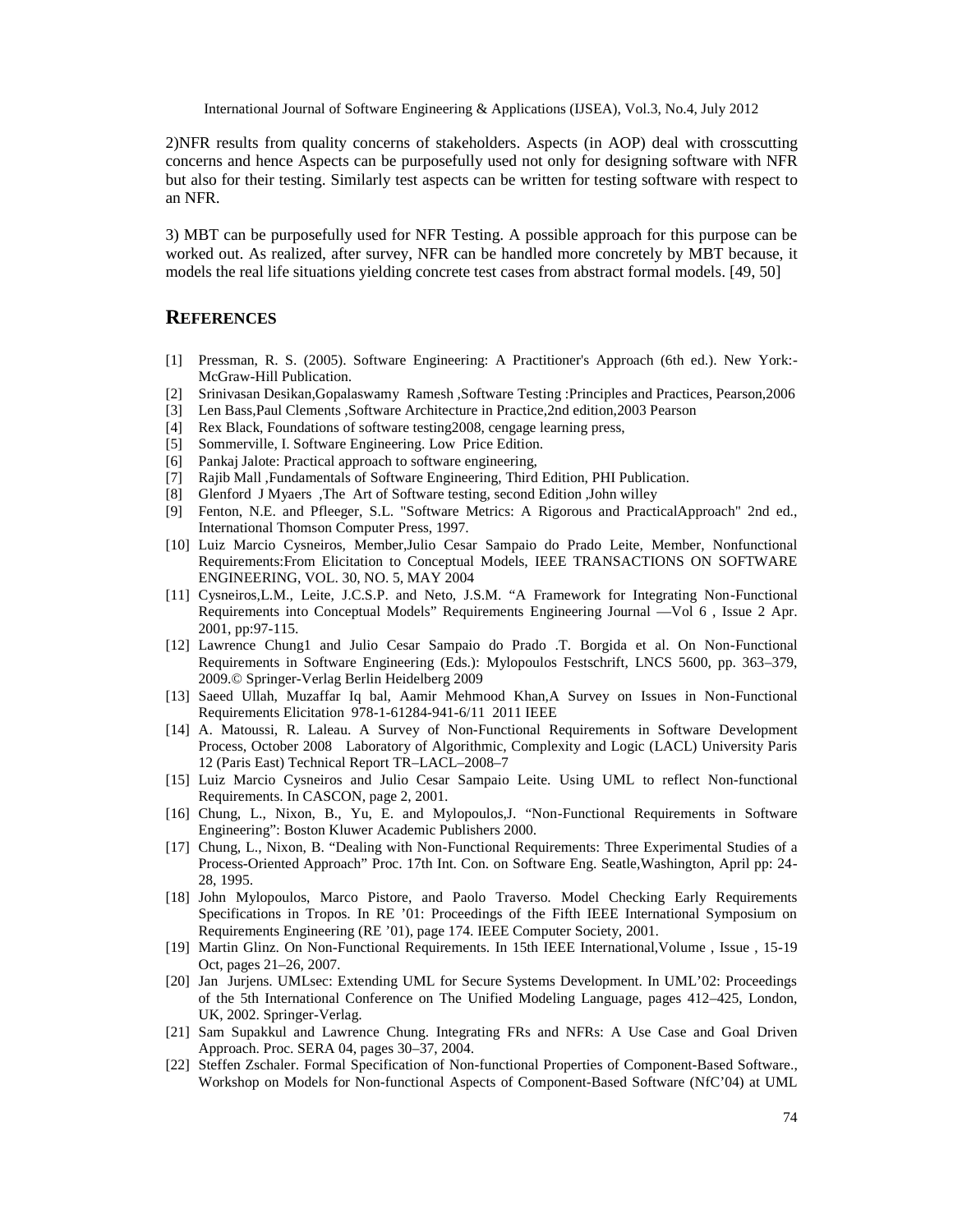conference 2004, September 2004. Technical Report TUDF204 Sept.2004 at Technische Universit¨at Dresden.

- [23] Mohamad Kassab, M. Daneva, and Olga Ormandjieva. Scope Management-FoinNotional Requirements. InEUROMICRO ƒ07: Proceedings of the 33rd EUROMICRO Conference on Software Engineering and Advanced Applications,pages 4109 IEEE Computer Society, 2007.
- [24] A.Keshav Bharadwaj, T.R. Gopalakrishnan Nair, Mapping General System Characteristics to Non Functional Requirements,2009 IEEE International Advance Computing Conference (IACC 2009)
- [25] Goal Modelling in Requirements Engineering: Analysis and Critique of Current Methods Evangelia Kavakli\*, Pericles Loucopoulos\*\* DOI: 10.4018/97859140375-3.ch006, SBN13: 9781591403753, ISBN10: 1591403758, EISBN13: 97815914037[77 http://ww](http://www.igi-)w.igi global.com/chapter/goan bodeling requirementsengineering/23011
- [26] Greenspan, S., Mylopoulos, J., & Borgida, A. (1994, Ma-216 On Formal Requirements Modeling Languages:RML Revisited. Paper presented at the 16th International Conference on Software Engineering (ICSE94), Sorrento, Italy.
- [27] M. R. Barbacci, M. H. Klein, T. Longstaff and C. Weinstock, "Quality Attributes",Technical Report CMU/SEI-95-TR-021, Software Engieering Institute, Carnegie Mellon, University, December 1995.
- [28] Ian Alexander Alexander Misuse Cases Help to Elicit **Non**ctional Requirements, Engineering Use Cases with DOORS, Address given at RE'01, IEEE Computer Society p 264, 2001
- [29] X. Franch, P. Botella, X. Burgués, J.M. Ribó., Putting Non notional Requirements into Software Architecture1, In Proceedings of 9th Software Engineering and Knowledge Engineering Conference (SEKE), Madrid (Spain), 1997.
- [30] Milena Guessi, Lucas Bueno Ruas Oliveand Elisa Yumi Nakagawa. Extensions of UML to Model Aspectoriented Software Systems ,CLEI ELECTRONIC JOURNAL VOLUME 14 NUMBER 1 PAPER 3 APRIL 2011
- [31] Wehrmeister, M. A. (2009). An Aspectriented ModeDriven Engineering Approach for Distributed Embedde Real-Time Systems. PhD thesis, Federal University of Rio Grande do Sul, Brazil. w[ww.inf.ufrgs.br/"m](www.inf.ufrgs.br/)awehrmeister/wehrmeister\_thesis\_final.pdf.
- [32] Bret Pettichord., Design for Testability ,Pacific Northwest Software Quality Conference, Portland, Oregon,October 2002.
- [33] Testability IEEE (1990). IEEE Standard Glossary of Software Engineering Terminology, ANSI/IEEE Std 610.121990.
- [34] Jane ClelandHuang, Raffaella Settimi, Oussama BenKhadra, Eugenia Berezhanskaya, Selvia Christina ,GoaCentric Traceality for Managing Non-Functional Requirements,ICSEf05, May 15 21, 2005, St. Louis, Missouri, USA. Copyright 2004 ACM58113963-2/05.
- [35] Jonathan Lee and Nidrin Xue, Analyzing User Requirements by Use Cases: A Goarlen Approach, National CentralUniversity. IEEE Software J u I y / August 1999 0744059/99/1999 IEEE
- [36] Alexander I.: Misuse cases help to elicit rianctional requirements. Computing and ControlEngineering Journal 14(1), 405 (2003)
- [37] TROPOS, URN ,i\*, Castro, J., Kolp, M., Myboulos, J.: Towards requirementsiven information systems engineering: the Tropos project. Information Systems 27(6)389662002)
- [38] C.J. Fidge and A.M. Lister,• A disciplined approach to real systems design Information and Software Technolog \$4(9):603 610, September 1992.
- [39] Finkelstein, A. and Dowell J. €A comedy of Errors: The London AmbulanceService Case Study• Proceedings of the Eighth International Workshop on Software Specification and Design, IEEE Computer Society Press pp521996
- [40] J.-L. Lions, ARIANE 5 Flight 501 Failure: Report by the Inquiry Board, http://ravel.esrin.esa.it/docs/examerationg.pdf, 1996.
- [41] Cem Kaner, J.D, The Ongoing Revolution in Software Testing,Software Test & Performance Conference, December 8, 2004
- [42] Timi...oara, Romania, Software Testing tate of the Art and Current Research Challenges, 5th International Symposium on Applied Computational Intelligence and Informatics  $\dagger$  Ma9, 28009
- [43] Lu Luo, Technology Maturation and Research Strategy ClaporRtor 17939A Software Testing techniques.
- [44] Aburub F., Odeh M. and Beeson I.,  $\epsilon$ Modeling *Nomestional* Requirements for Business Process•, Information and Software Technology Journal, vol.49, no2,1pp. 11621171, 2007.